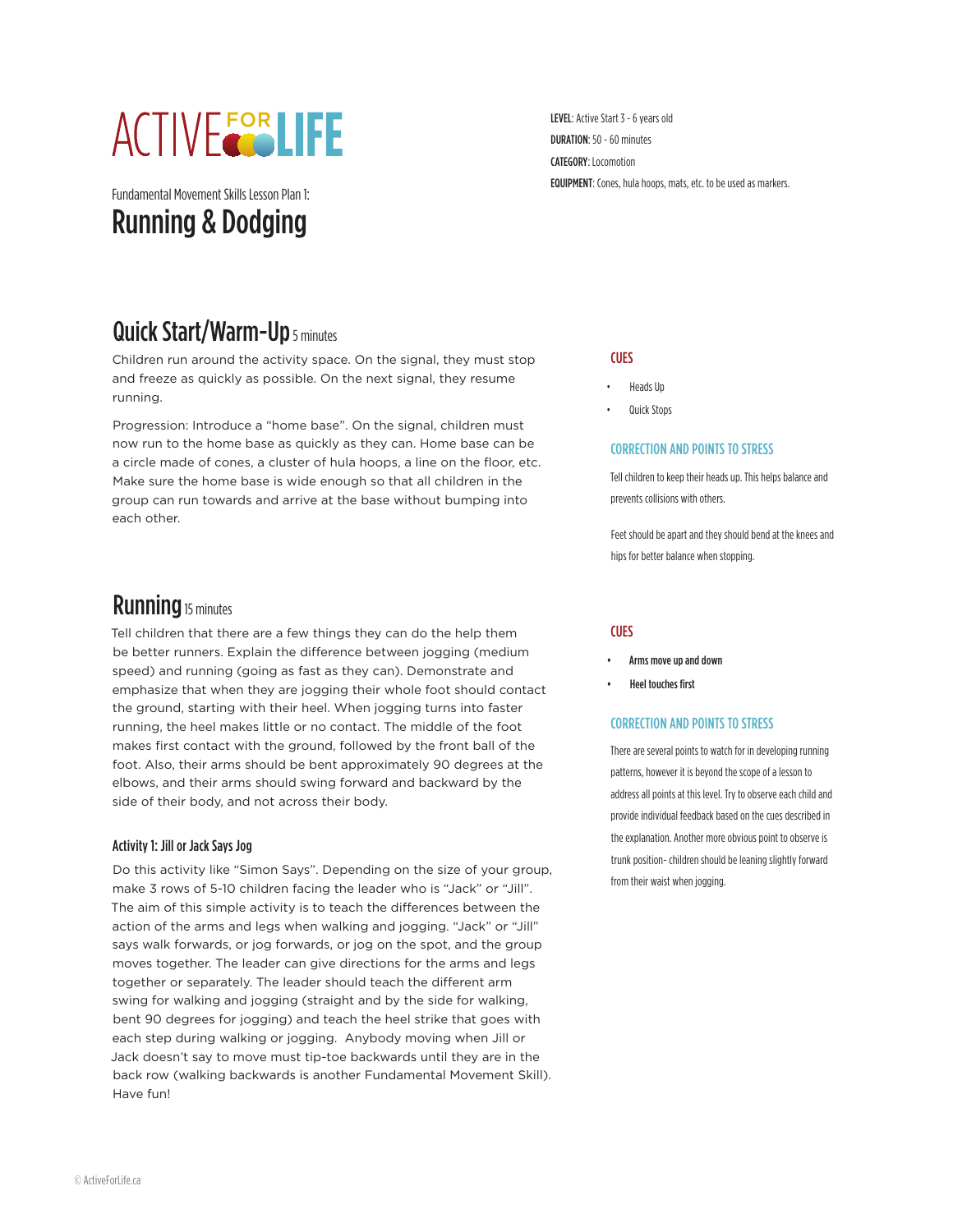# **Sprinting**

Tell children that they are now going to practice "sprinting", which is running as fast as they can over a short distance. When they sprint, they might notice that their heel doesn't touch the ground first anymore. Because they are going so fast, their steps are quicker and lighter and only the balls of their feet touch the ground. Have children identify and touch the balls of their feet. Explain that their knees should also come up higher when they are sprinting and their arms should "pump" more vigorously compared to when they are jogging.

# Activity 2: Reaction Sprint

Identify a start line. Get the children to spread out along the line. On the signal, ask them to start jogging away from the start line. On the next signal, they must turn quickly and sprint back to the start.

# **Dodging** 30 minutes

Ask the children if they know what dodging is. Explain that dodging is making a quick change of direction when they are travelling (for example running). Explain that being able to dodge is important in group games so that they don't collide with others. It's also important in a lot of sports. Demonstrate and explain that when they dodge, they should look towards the new direction where they are going, lower their body, and push off their outside foot to start moving in the new direction. The change in direction should happen in one step. Have a child run towards you and demonstrate dodging.

# Activity 3: Zig-zag Dodge

Establish a start line and then create a line of cones in a zig-zag pattern starting about 5 metres from the start line. Children jog from the start line to first cone, and then they dodge when they get there in the direction of the next cone. They continue dodging at each cone until they reach the end of the line of cones. Set up several zig-zag patterns so that lineups are minimized at each station. Once they have reached the end of the cones, they jog back to their start line and the next child goes.

# Activity 4: Partner Lane Tag

Using cones or lines on the floor, establish multiple lanes running the length of the activity space, approximately 4 meters wide. Depending on the number of lanes possible, students work in pairs or in small groups. One child stands in the middle of the lane as "it" while the others line up along one end line. On the signal, one child per lane attempts to run to the other side without being tagged by the person who is "it". After all of the runners in the line have tried to reach the other side (successfully or not), change the "it" person. The width of the lanes in this activity is key to determining whether it is too easy or too difficult for runners to reach the other side, so modify the lane width if necessary.

# **CUES**

- Balls of feet
- High knees

## CORRECTION AND POINTS TO STRESS

It is very difficult for many children to grasp the concept of pacing (i.e. the difference between a jog and a sprint). The session leader may need to emphasize this point repeatedly. Remind the children that they start by only jogging, and they sprint only when they hear the second signal.

## **CUES**

- Get low
- Push off

# CORRECTION AND POINTS TO STRESS

If you see that children are taking several small steps to change direction of travel, encourage them to push off and change direction in one step. They need to plant their outside foot near a cone or line, and take the next step in another direction.

If children are crossing their feet when they dodge at the cones, place coloured tape on the ground to show where they need to plant their left and right feet.

# **CUES**

• Dodge to both sides

## CORRECTION AND POINTS TO STRESS

The boundaries provided by the lanes will make this a challenge for children and force them to use their dodging skills. Demonstrate how dodging in one direction then dodging to the other direction can fool the "it" person into moving to one side and result in enough space for the runner to get past them.